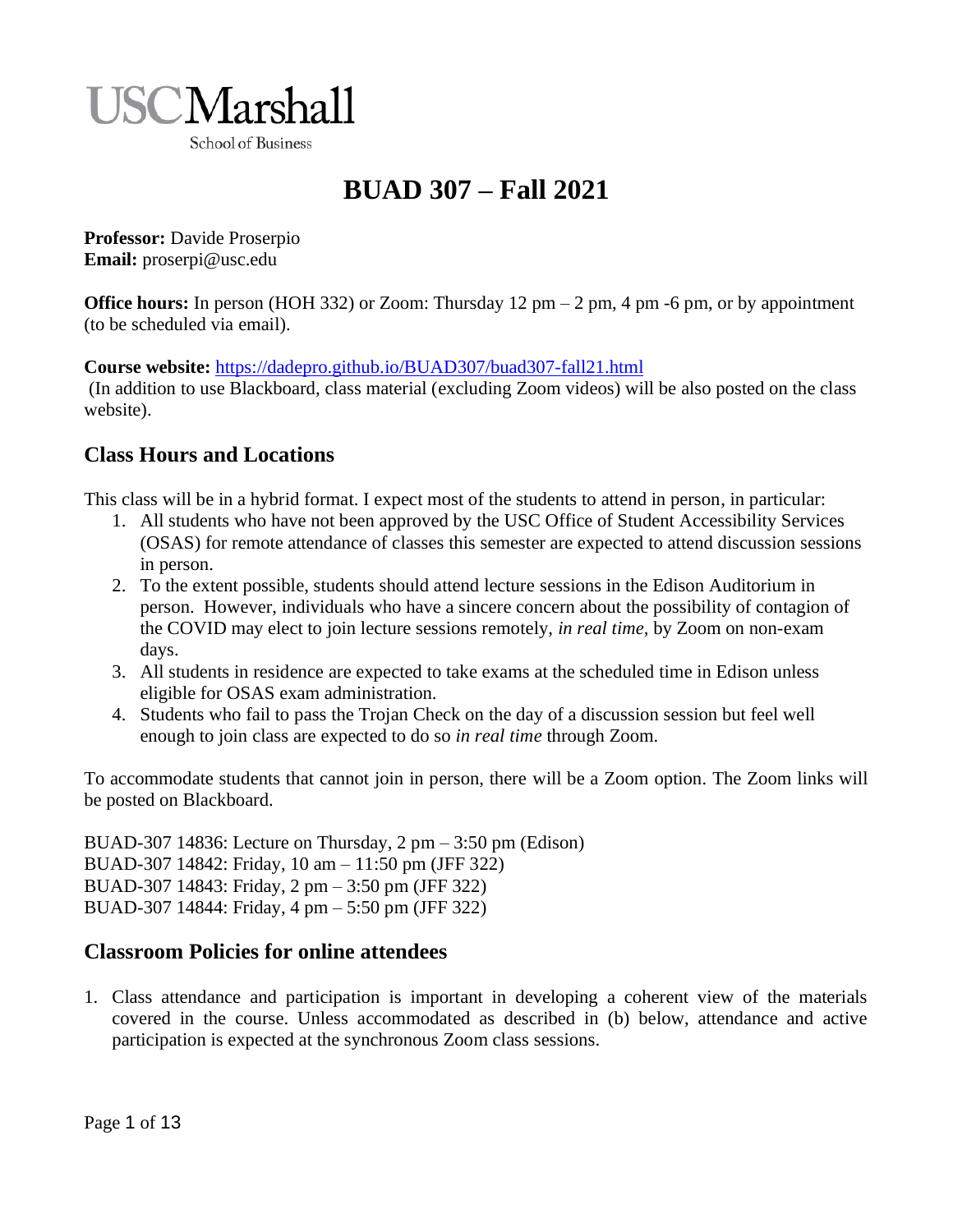- a. Students are expected to have cameras on during the synchronous Zoom sessions, and preferably use headsets or earphones to ensure the best audio quality. *Please advise me if you have circumstances under which you will not be able to meet these expectations.*
- b. For students who are located in a time zone where the synchronous class sessions or exams fall outside the window of 8 a.m. to 10 p.m. in your local time zone, please contact me. You will not be penalized for not attending the live Zoom class sessions. The Zoom sessions will be recorded and posted on Blackboard, and you will be responsible for watching the recorded sessions. Exams and other synchronous assessments will be scheduled for students to be able to complete the assessment between 8 a.m. and 10 p.m. in your local time zone.
- 2. The following etiquette is expected:
	- a. Please do:
		- i. Log into class early or promptly
		- ii. Arrange to attend class where there is a reliable internet connection and without distractions
		- iii. Dress respectfully. Video conference business meetings are and will be the norm, so practice your professional telepresence.
		- iv. If you use a virtual background, please keep it respectfully professional.
		- v. Display both your first and last name during video conferencing and synchronous class meetings.
		- vi. Respectfully minimize distractions by muting and or turning off video if necessary and when appropriate.
		- vii. Engage in appropriate tone and language with instructors and classmates.
	- b. Please try not to:
		- i. Engage in a simultaneous activity not related to the class.
		- ii. Interact with persons who are not part of the class during the class session.
		- iii. Leave frequently or not be on camera for extended periods of time.
		- iv. Have other persons or pets in view of the camera.
- 3. All Zoom sessions will be recorded and posted in the Blackboard Course pages.

### **Technology requirements for attending the class via Zoom**

The following equipment and system requirements are recommended to successfully participate in this online course:

- Computer with webcam
- Earphones or headset
- Reliable (preferably high speed) Internet connection
- Current operating system for Windows or Mac
- Current browser
	- o Google Chrome
	- o Firefox
	- o Internet Explorer (not recommended)
	- o Safari (Mac)

Page 2 of 13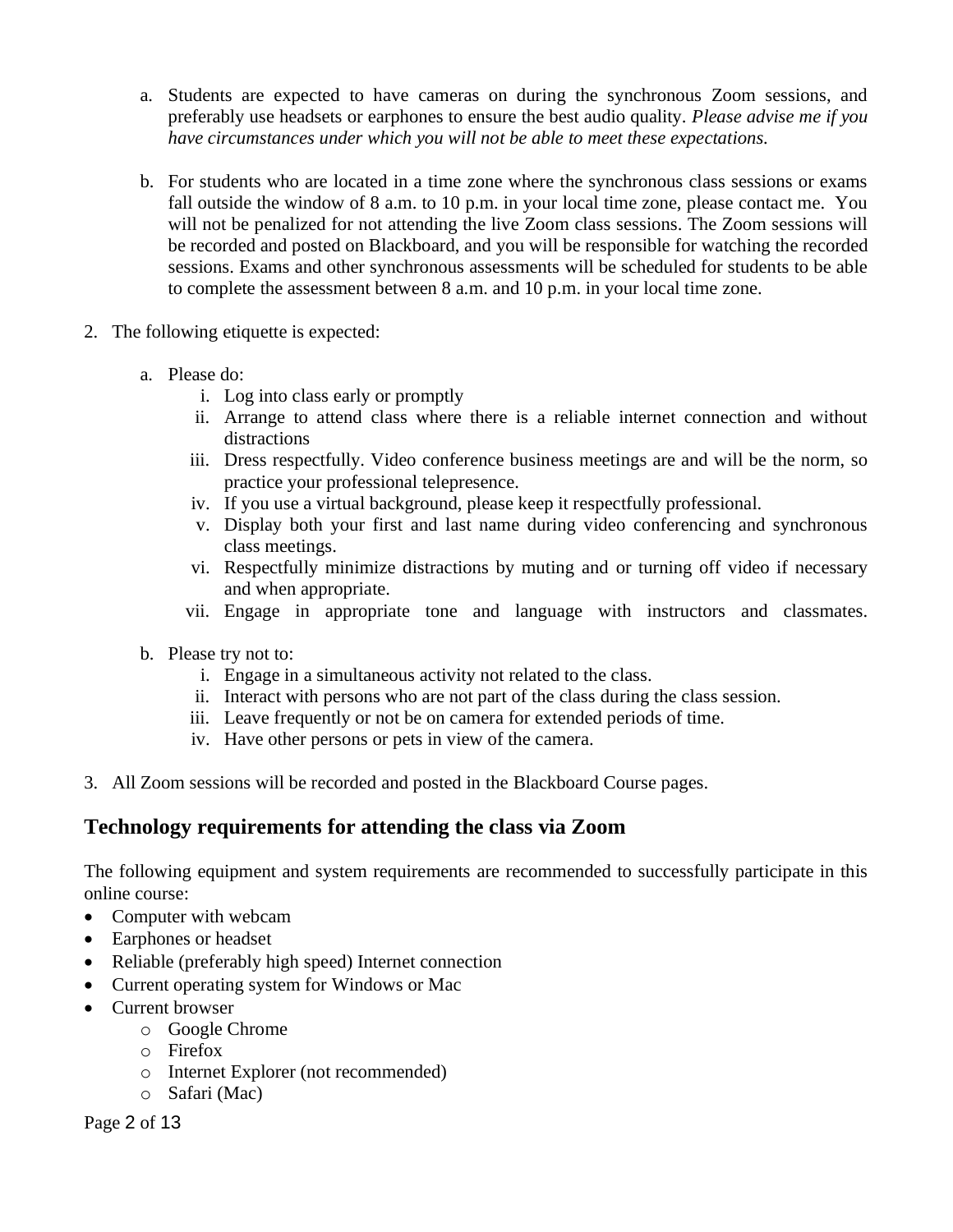For technical support please see:

- **USC Systems** (Blackboard, USC Login, MyUSC, USC Gmail, GoogleApps) For assistance with your USC login or other USC systems, please call +1 (213) 740-5555 or email [Consult@usc.edu.](mailto:Consult@usc.edu) They are open Mon – Fri 9:30am – 5pm and weekends from 8am - 5pm (all Pacific time).
- **Zoom Video Web Conferencing System (**MarshallTALK) For assistance using Zoom, go to [Zoom Support Page.](https://support.zoom.us/hc/en-us) You may also call +1 (888) 799-9666 ext. 2. They are available 24/7.
- **Marshall Systems** (MyMarshall, Marshall Outlook email)

For assistance with Marshall systems you can call +1 (213) 740-3000 Mon-Fri 8am-6pm (Pacific), email [HelpDesk@marshall.usc,edu,](mailto:HelpDesk@marshall.usc,edu) or use our self-help service portal as shown below. The portal allows you to get immediate assistance by searching for the information you need. You can also use it to chat with a technician or input a request. To access the service portal, follow these steps:

- o On a computer or mobile device, go to [MyMarshall Home Page](https://mymarshall.usc.edu/) and click the "**Help**" link on the upper right.
- o Log in using your Marshall username and password. (If you don't know your Marshall login please follow the onscreen instructions pertaining to login issues)

If your computer does not have Microsoft Word, Office 365 package is available to you free of charge and allows you to install Word, Excel, PowerPoint, Outlook, OneNote, Publisher, and Access on up to 5 PCs or Macs and Office apps on other mobile devices including tablets. Office 365 also includes unlimited cloud storage on OneDrive. To download Office 365 log into your student (University) email through a web browser, choose Settings (top right corner), and select software. If you have further questions or need help with the software, please contact the USC ITS service portal.

# **Course Description**

BUAD 307 will provide students with a deep understanding of fundamental marketing concepts and terminology. In this course, students will come to understand how marketing factors such as product assortment, pricing, distribution channels, word-of-mouth, promotions, demographic characteristics, and market segmentation can affect the success of a business enterprise. Marketing, broadly defined, is the study of all aspects of MARKETS: the exchange of money and products (or services) that delivers added value to both the buyer and the seller. Marketing is much more than just advertising. When you consider this general definition of marketing, you will see that this course can benefit students in a wide variety of disciplines in business. In this course, students will hone the critical-thinking skills needed to identify what the consumers want, understand how to satisfy consumer needs, and find ways to build an advantage over competitors and maintain a position in the market.

# **Learning Objectives**

One of the primary objectives of this course is to empower you with the knowledge and critical-thinking skills to make marketing-management decisions. This course is designed to

Page 3 of 13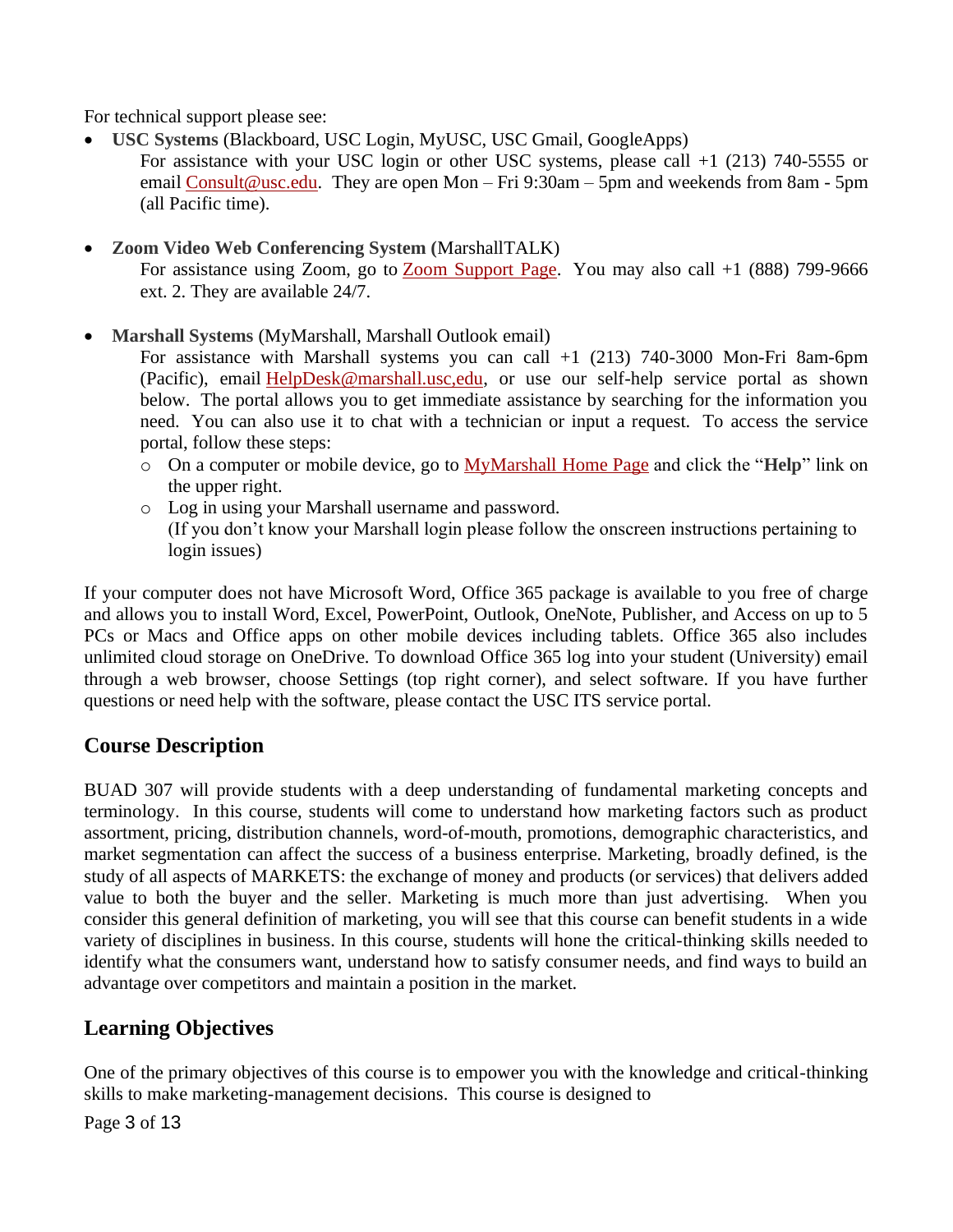(1) serve as a general introduction to marketing for students in a variety of disciplines, (2) prepare you for higher-level courses in marketing, if you decide to pursue the subject to a deeper level. The path will prepare you for positions of leadership within the marketing function of a wide variety of organizations – from multi-national corporations, to non-profit organizations, to your own small business.

# **Required Materials**

Textbook: Dhruv Grewal and Michael Levy, M: Marketing, 7th edition. Boston: McGraw-Hill Irwin, 2018 (ISBN: 978-1259924033).

Lecture slides, this syllabus, and additional course information will be available on the course website

# **Prerequisites and/or Recommended Preparation**

No prerequisites.

Recommended preparation: Although NOT a prerequisite, an understanding of how to use PowerPoint, Word, and Excel could become useful to you in class. If you are not familiar with PowerPoint, Word, and(or) Excel, you should still enroll in this course. Set aside some time to learn the basics and learn by doing.

# **Course notes and attendance**

Please note that the professor reserves the right to make changes to this syllabus at any time throughout the semester. Changes to this syllabus  $-$  if any  $-$  will be announced and explained in class.

Attending the classes is an important part of learning. Your understanding of the course materials will be at a different level if you participate in the classes.

There will be some amount of material that will be delivered in lectures and discussion sections ONLY (i.e., not in the textbook). This is because lectures and discussions are meant to enhance rather than repeat what is in the textbook. **This also means that some exam questions will be based on material discussed in class but not discussed in the textbook.**

It is the responsibility of the student to make up for missed lectures and discussion sections by meeting with a classmate to review what was discussed on the missed day, and by asking the professor questions during office hours regarding missed material.

# **Grading Policies**

**The various components of the course grade are weighted as follows:**

| <b>Assignments</b>            | <b>Points</b> |
|-------------------------------|---------------|
| Midterm                       | 30            |
| Final exam                    |               |
| Market research participation | 2.5           |
| Participation                 | 74            |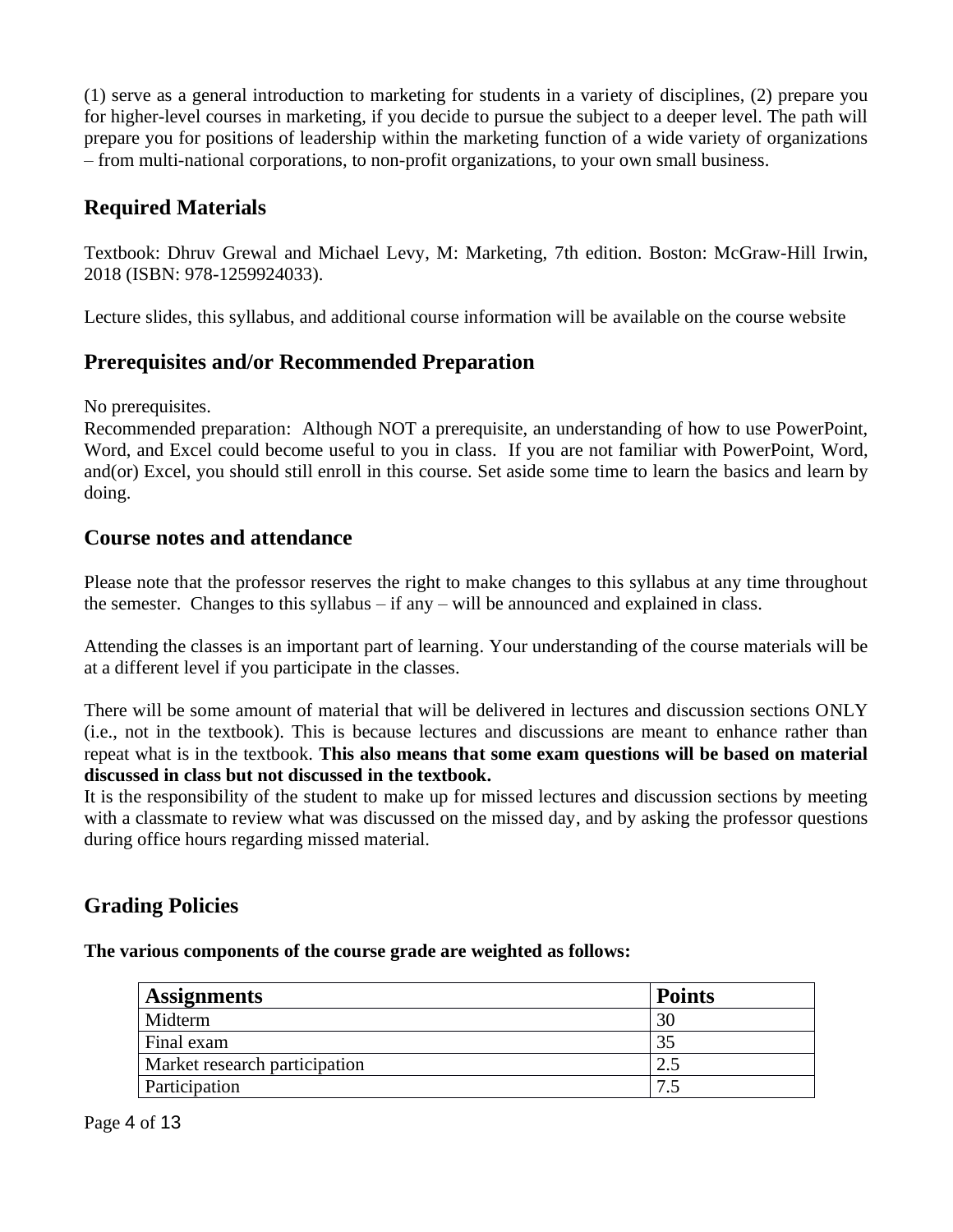| project<br>Group | $\sim$ $\sim$<br>ب∠ |
|------------------|---------------------|
|                  | 100                 |

Generally speaking, letter grade guidelines (which CAN change slightly, depending on overall class performance) are approximately as follows: "A" grades (A, A-) start at 90; "B" grades (B-, B, B+) start at 80; "C" grades (C-, C, C+) start at 70; "D" grades (D-, D, D+) start at 60; "F" grades (F) start at 59 or below. The grade ranges given in this paragraph are approximations only and are subject to change in situations where class averages on the various assignments are unusually high or low (because "relative performance" is an important aspect of the course grade). We will explain this further in class.

Your grade will not be based on a mandated target, but on your performance. In fall 2020, the average grade for this class was around a "B".

# **The Two Exams**

- One midterm (30% of the total grade) and one final exam (35% of the total grade). Details about each exam will be explained in class.
- Test aids of any kind are strictly prohibited. Cheating on an exam is a *serious offense* (see Academic Integrity section).
- Exams will be multiple choice only. Scantrons will be provided to you for both exams. Please bring only #2 pencils (at least two) and an eraser that will not smudge or rip your scantron if you need to make a change. You may bring a simple calculator. Under no circumstances will you be allowed to use the calculator feature on any of your mobile devices. Your professor will let you know in advance of the exam whether a calculator will be necessary.
- Make-up tests are allowed only in rare circumstances and must be approved by the professor. If you are enrolled in this course, please make sure you are available to take the midterm and final on the scheduled dates. Taking the final early is not an option. Please discuss any scheduling conflicts with me during the first three weeks of the semester.
- Challenges to exam scoring should be brought to my attention no later than one week after graded exams are returned.
- You should be prepared to provide proper identification on the exam day. Please bring your USC ID with you.

# **Marketing Research Requirement**

Marketing research participation is 2.5% of the total grade.

This class is required to participate in 1 in person and 6 online research studies per semester. Detailed instructions can be found at:

[https://dadepro.github.io/BUAD307/Handout\\_MKT\\_ResearchPool\\_Fall\\_2021.pdf](https://dadepro.github.io/BUAD307/Handout_MKT_ResearchPool_Fall_2021.pdf)

As it is described in the instructions, ff you decide to not participate in the marketing research studies, I will give you an alternative project which will consist in writing a short research paper. Please inform me before **September 10**. Requesting this alternative project will in no way have a negative effect on your grade. However, requesting the alternative project late in the semester will not be an option.

# **Class Participation**

Page 5 of 13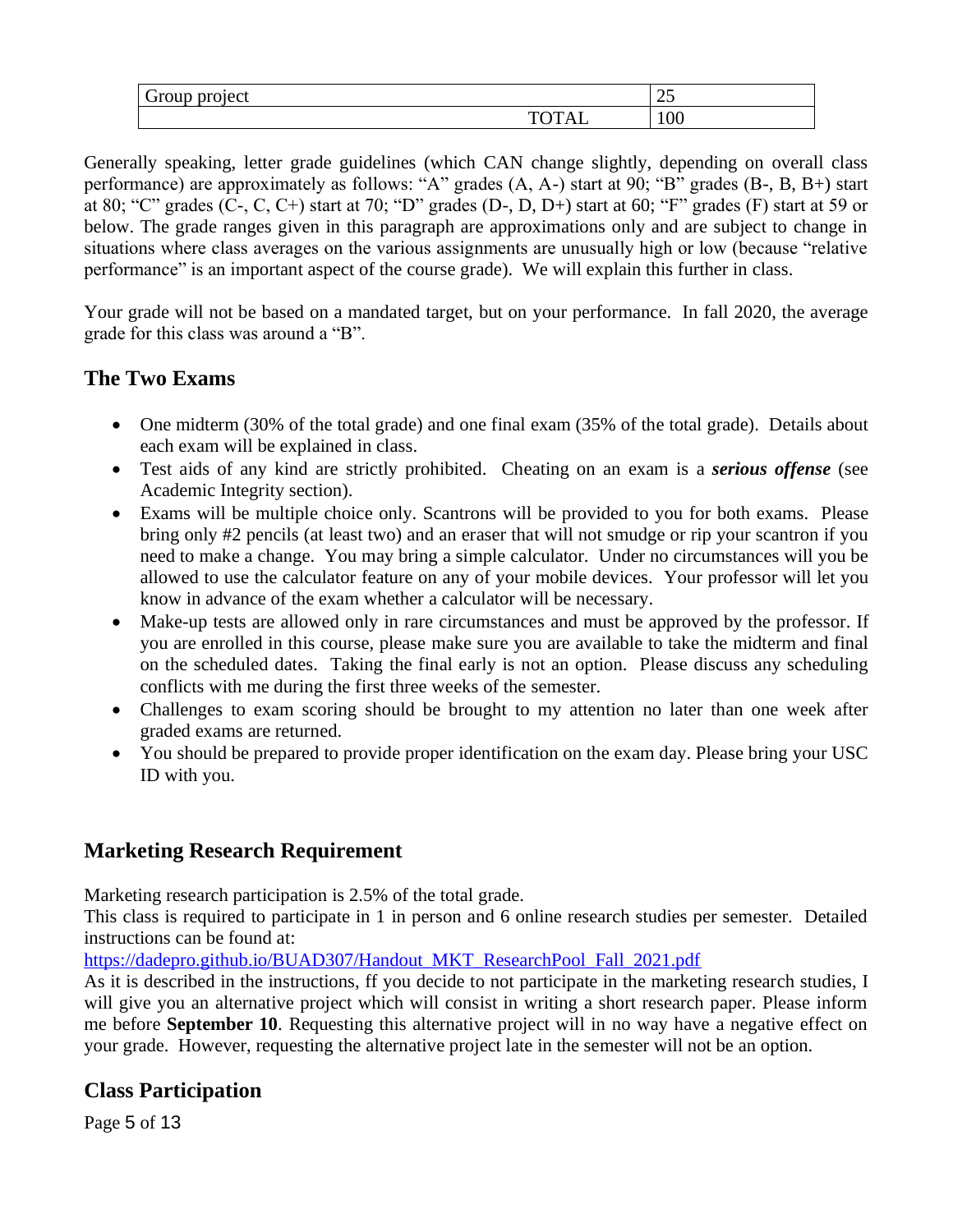In-class participation is 7.5% of the total grade and will be evaluated based on your level of involvement in class discussions and in-class exercises.

- Class participation is much more than just speaking up during class it is about demonstrating that you are making an effort to learn the material and discuss it in a meaningful manner with your peers and professor.
- Although attendance is by no means the main component of your participation grade, please keep in mind that you must be present in order to learn from and contribute to class discussions. Attendance is critical. There will be a substantial amount of material that will be delivered in lectures and discussion sections ONLY (i.e., not in the textbook), because lectures and discussions are meant to enhance rather than repeat what is in the textbook.
- The professor *may* give up unannounced attendance quizzes during the semester. The attendance quizzes don't figure directly into your grade, but they alert me about your commitment to the class. These quizzes may be given at any time, in either lecture or discussion section.
- Attendance will also be taken during discussion sections for the same reason.
- Class participation will be evaluated by your professor in relation to your peers. Class participation and the group project grade are the two components of the course where your "relative performance" (i.e., relative to your peers) will be *particularly* important for purposes of earning a high score.
- Students who earn top scores in this category must participate in class discussions actively, thus helping lead their classmates to think critically and analytically while discussing cases, chapters, etc. Earning a high score in this category also requires students to chime in, challenge assumptions, and make relevant comments when the professor asks a question to get discussion section started based on chapter and case readings. Good attendance *alone* will *NOT* earn a high score in this component of the course grade.

# **Group Project**

The group project is 25% of the total grade.

Select an existing company whose business practices can be researched (further explanation of this will be provided in class). You and your group must work as a team to develop a marketing plan for a new product or service that fits in with the current product assortment of that company. (For example, if you select a company that manufactures consumer-packaged goods, your product or service should fit in with that type of product.) Groups should consist of 6 students depending on the class size. Use your knowledge of marketing terms and concepts, along with the critical-thinking skills required by a marketing management project of this nature, to create and describe a marketing plan for your new product or service. The new product or service must be realistic.

**Forming the groups:** You should form a group for the project as soon as possible, and not later than week 3 (Sept. 10).

**Group project proposal:** Your proposal will describe your product idea, your company, your competitors, and your customers. It will also describe why there is a need for this new product or service in the marketplace. Print your group member names and USC IDs at the top of the page. Note that this proposal is separate from the group paper discussed below. The proposal is due on Friday,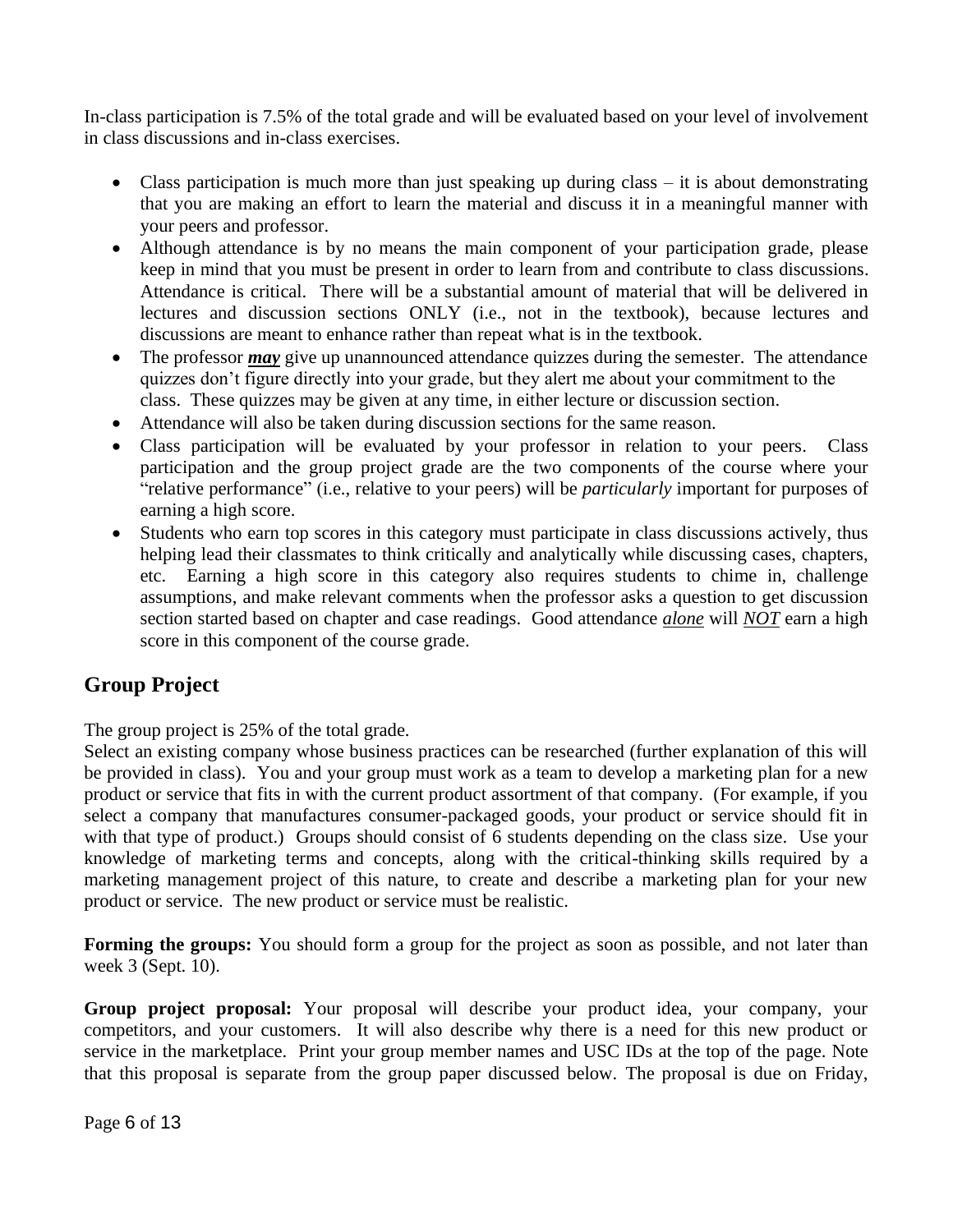September 24 (end of week 5), as shown on our class schedule. Length should be about 1 page, singlespaced, 12 points, margins approximately 1".

**Presentation:** The project will be presented by each group at the end of the semester (last day of class, December 3). Your presentations will be about 12 minutes with Q&A. (This timing may have to be adjusted depending on the number of groups. Your professor will notify you if these timing guidelines are adjusted.) Develop your presentation as if your audience were a group of investors or senior managers from your company of choice. You must convince your audience that adding this particular product or service makes good business sense.

Your presentation should cover the information in your paper (discussed below), plus additional details about the "4P's" as they pertain to your new product or service. More specific instructions will be provided in class as well as via Blackboard. You should send you presentation to me by Dec 1 (midnight).

**Paper:** Besides the final presentation, each group needs to turn in a paper describing the process undertook in developing the new product, which should include, but it is not limited to: a timeline of the product development, from the idea creation to the preparation of the presentation (this should include how you split the various tasks among the group members, and it should be clear who did what); the marketing strategies and concepts you adopted, with an explanation of their relevance in the development of the product or service; challenges that you encountered during the product development (e.g., unexpected new competitor entering the market). The paper should be a PDF document of about 5 pages, single-spaced, 12 points Times New Roman, margins 1", and must be delivered by midnight of December 7.

**Peer evaluation within your group:** On the day of the presentations, group members will be asked to submit an assessment of each of their team members' contributions. In order to accurately quantify this assessment, I will ask every member the group to evaluate all team members over several dimensions using a scale 1-5 (1 being poor, and 5 being excellent).

Although the points allocated among the students in this internal team evaluation will not translate directly into your group project score, your peer evaluations **will affect** your grade because they reveal what contributions each student made to his or her team.

These evaluations are confidential and will only be reviewed by your professor. The deadline to submit the evaluations is December 7 (midnight). Failure to submit a peer evaluation will result in a point deduction from your individual score.

Not every group member is going to have the same talents, but every member is expected to attend group meetings and make regular contributions to enhance their group's chances of success.

### **Marketing in the News**

We will start each class discussing a marketing related example that recently appeared in the news and that relates to the topics we have covered in class.

Every week during discussion, starting on week 2 (Sept. 3), a group of 2/3 student will present to the class with slides (5 to 10 mins) a news related to marketing of their choice.

# **MARSHALL GUIDELINES**

# **Add/Drop Process**

Page 7 of 13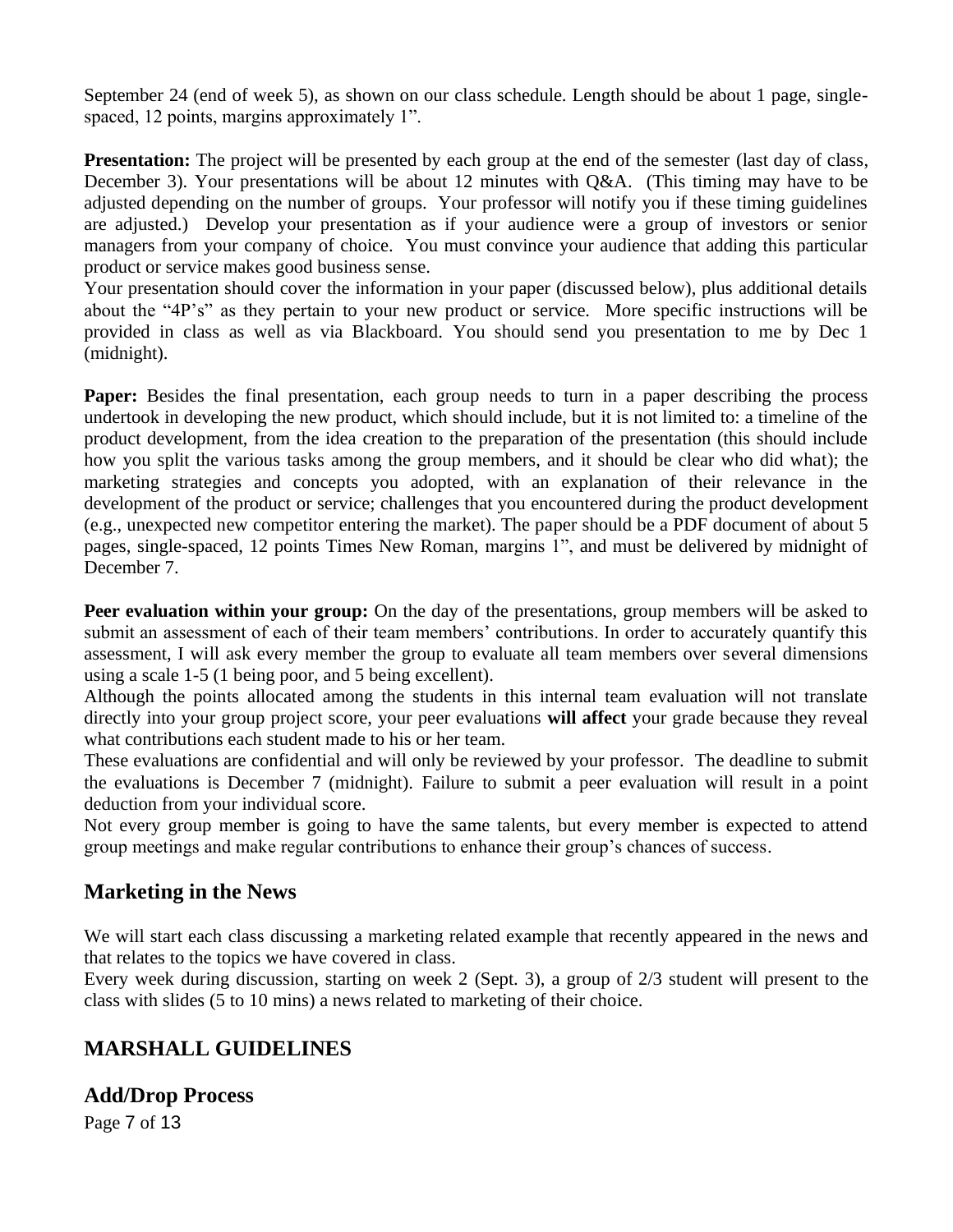Most Marshall classes are open enrollment (R-clearance) through the Add deadline. If there is an open seat, students can add the class using Web Registration. If the class is full, students will need to continue checking the Schedule of Classes (classes.usc.edu) to see if a space becomes available. Students who do not attend the first two class sessions (for classes that meet twice per week) or the first class meeting (for classes that meet once per week) may be dropped from the course if they do not notify the instructor prior to their absence.

See the "Academic Records and Registrar" website for specific add/drop and related deadlines. [\(https://arr.usc.edu/\)](https://arr.usc.edu/). Please also refer to<https://arr.usc.edu/calendar/> if you intend to drop a class – that link will give you deadlines to drop without a "W" on your transcript.

# **Academic Conduct**

Plagiarism – presenting someone else's ideas as your own, either verbatim or recast in your own words – is a serious academic offense with serious consequences. Please familiarize yourself with the discussion of plagiarism in SCampus in Part B, Section 11, "Behavior Violating University Standards" [policy.usc.edu/scampus-part-b.](https://policy.usc.edu/scampus-part-b/) Other forms of academic dishonesty are equally unacceptable. See additional information in SCampus and university policies on [Research and Scholarship Misconduct.](https://policy.usc.edu/research-and-scholarship-misconduct/)

### **Students and Disability Accommodations**

USC welcomes students with disabilities into all of the University's educational programs. The Office of Student Accessibility Services (OSAS) is responsible for the determination of appropriate accommodations for students who encounter disability-related barriers. Once a student has completed the OSAS process (registration, initial appointment, and submitted documentation) and accommodations are determined to be reasonable and appropriate, a Letter of Accommodation (LOA) will be available to generate for each course. The LOA must be given to each course instructor by the student and followed up with a discussion. This should be done as early in the semester as possible as accommodations are not retroactive. More information can be found at [osas.usc.edu.](http://osas.usc.edu/) You may contact OSAS at (213) 740- 0776 or via email at [osasfrontdesk@usc.edu.](mailto:osasfrontdesk@usc.edu)

# **Support Systems**

*Counseling and Mental Health - (213) 740-9355 – 24/7 on call* [studenthealth.usc.edu/counseling](https://studenthealth.usc.edu/counseling/)

Free and confidential mental health treatment for students, including short-term psychotherapy, group [co](https://engemannshc.usc.edu/counseling/)unseling, stress fitness workshops, and crisis intervention.

*National Suicide Prevention Lifeline - 1 (800) 273-8255 – 24/7 on call* [suicidepreventionlifeline.org](http://www.suicidepreventionlifeline.org/)

Free and confidential emotional support to people in suicidal crisis or emotional distress 24 hours a day, [7](http://www.suicidepreventionlifeline.org/) days a week.

*Relationship and Sexual Violence Prevention Services (RSVP) - (213) 740-9355(WELL), press "0" after hours – 24/7 on call* [studenthealth.usc.edu/sexual-assault](https://studenthealth.usc.edu/sexual-assault/)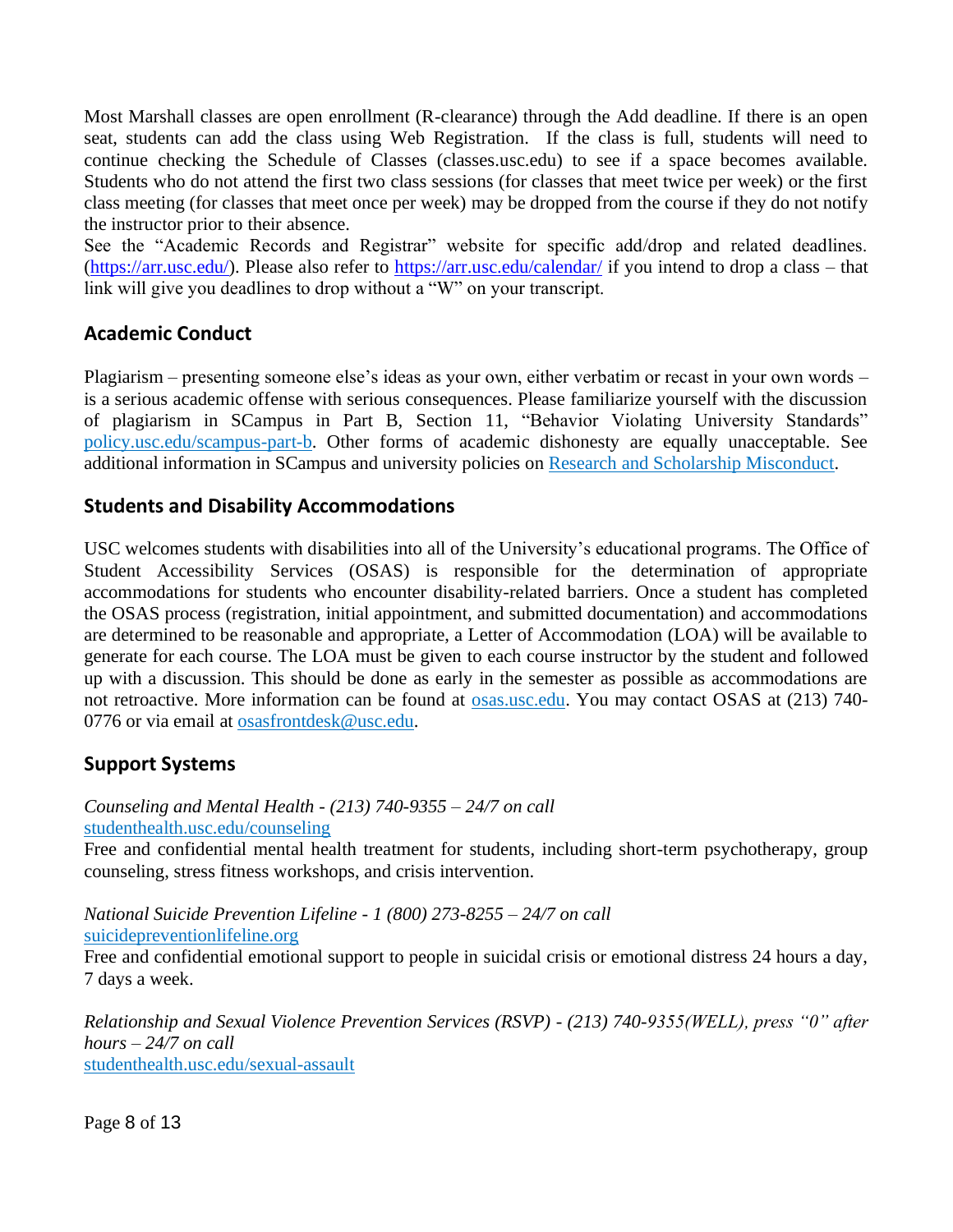Free and confidential therapy services, workshops, and training for situations related to gender-based harm[.](https://engemannshc.usc.edu/rsvp/)

*Office for Equity, Equal Opportunity, and Title IX (EEO-TIX) - (213) 740-5086*  [eeotix.usc.edu](https://eeotix.usc.edu/)

Information about how to get help or help someone affected by harassment or discrimination, rights of protected classes, reporting options, and additional resources for students, faculty, staff, visitors, and applicants.

#### *Reporting Incidents of Bias or Harassment - (213) 740-5086 or (213) 821-8298* [usc-advocate.symplicity.com/care\\_report](https://usc-advocate.symplicity.com/care_report/)

Avenue to report incidents of bias, hate crimes, and microaggressions to the Office for Equity, Equal Opportunity, and Title for appropriate investigation, supportive measures, and response[.](https://studentaffairs.usc.edu/bias-assessment-response-support/)

*The Office of Student Accessibility Services (OSAS) - (213) 740-0776* [osas.usc.edu](http://osas.usc.edu/)

OSAS ensures equal access for students with disabilities through providing academic accommodations and auxiliary aids in accordance with federal laws and university policy.

*USC Campus Support and Intervention - (213) 821-4710*

#### [campussupport.usc.edu](https://campussupport.usc.edu/)

Assists students and families in resolving complex personal, financial, and academic issues adversely affecting their success as a student.

*Diversity, Equity and Inclusion - (213) 740-2101*

[diversity.usc.edu](https://diversity.usc.edu/)

Information on events, programs and training, the Provost's Diversity and Inclusion Council, Diversity Liaisons for each academic school, chronology, participation, and various resources for students.

*USC Emergency - UPC: (213) 740-4321, HSC: (323) 442-1000 – 24/7 on call* 

#### [dps.usc.edu,](http://dps.usc.edu/) [emergency.usc.edu](http://emergency.usc.edu/)

Emergency assistance and avenue to report a crime. Latest updates regarding safety, including ways in which instruction will be continued if an officially declared emergency makes travel to campus infeasible.

*USC Department of Public Safety - UPC: (213) 740-6000, HSC: (323) 442-120 – 24/7 on call*  [dps.usc.edu](http://dps.usc.edu/)

Non-emergency assistance or information.

*Office of the Ombuds* - (213) 821-9556 (UPC) / (323-442-0382 (HSC)

#### [ombuds.usc.edu](http://ombuds.usc.edu/)

A safe and confidential place to share your USC-related issues with a University Ombuds who will work with you to explore options or paths to manage your concern.

*Occupational Therapy Faculty Practice - (323) 442-33*40 or [otfp@med.usc.edu](mailto:otfp@med.usc.edu) [chan.usc.edu/otfp](http://chan.usc.edu/otfp)

Confidential Lifestyle Redesign services for USC students to support health promoting habits and routines that enhance quality of life and academic performance.

Page 9 of 13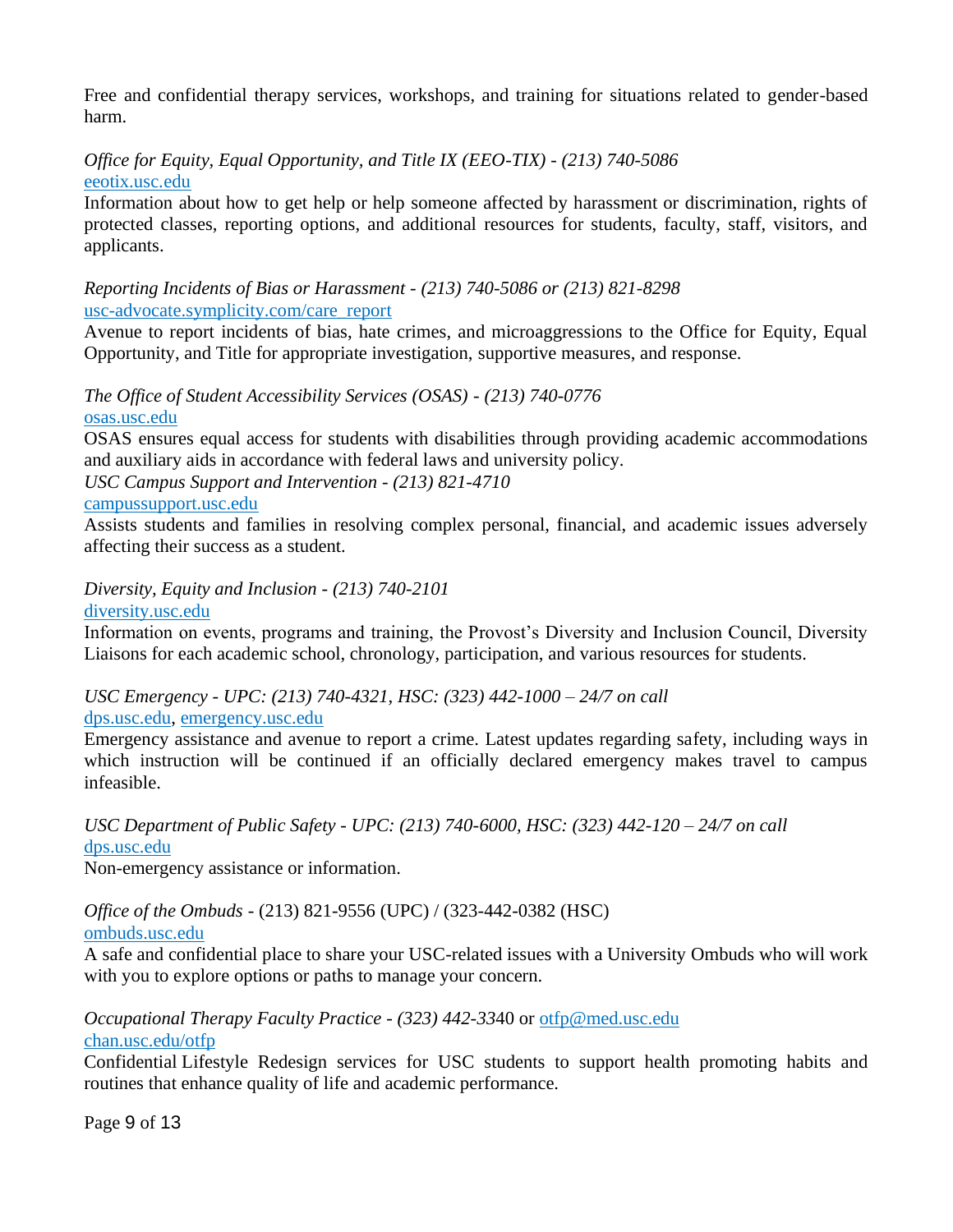# **Emergency Preparedness/Course Continuity**

In case of a declared emergency if travel to campus is not feasible, the USC Emergency Information web site (http://emergency.usc.edu/) will provide safety and other information, including electronic means by which instructors will conduct class using a combination of Blackboard, teleconferencing, and other technologies.

Please access our course site on Blackboard, where the course syllabus and many other important documents will be posted. Whether or not you use Blackboard regularly, these preparations will be crucial in an emergency. USC's Blackboard learning management system and support information is available at [blackboard.usc.edu.](http://blackboard.usc.edu/)

### **Incomplete Grades**

A mark of IN (incomplete) may be assigned when work is not completed because of a documented illness or other "emergency" that occurs after the 12th week of the semester (or the twelfth week equivalent for any course that is scheduled for less than 15 weeks).

An "emergency" is defined as a serious documented illness, or an unforeseen situation that is beyond the student's control, that prevents a student from completing the semester. Prior to the 12th week, the student still has the option of dropping the class. Arrangements for completing an IN must be initiated by the student and agreed to by the instructor prior to the final examination. If an Incomplete is assigned as the student's grade, the instructor is required to fill out an "Assignment of an In-complete (IN) and Requirements for Completion" form which specifies to the student and to the department the work remaining to be done, the procedures for its completion, the grade in the course to date, and the weight to be assigned to work remaining to be done when the final grade is computed. Both the instructor and student must sign the form with a copy of the form filed in the department. Class work to complete the course must be completed within one calendar year from the date the IN was assigned. The IN mark will be converted to an F grade should the course not be completed within the time allowed.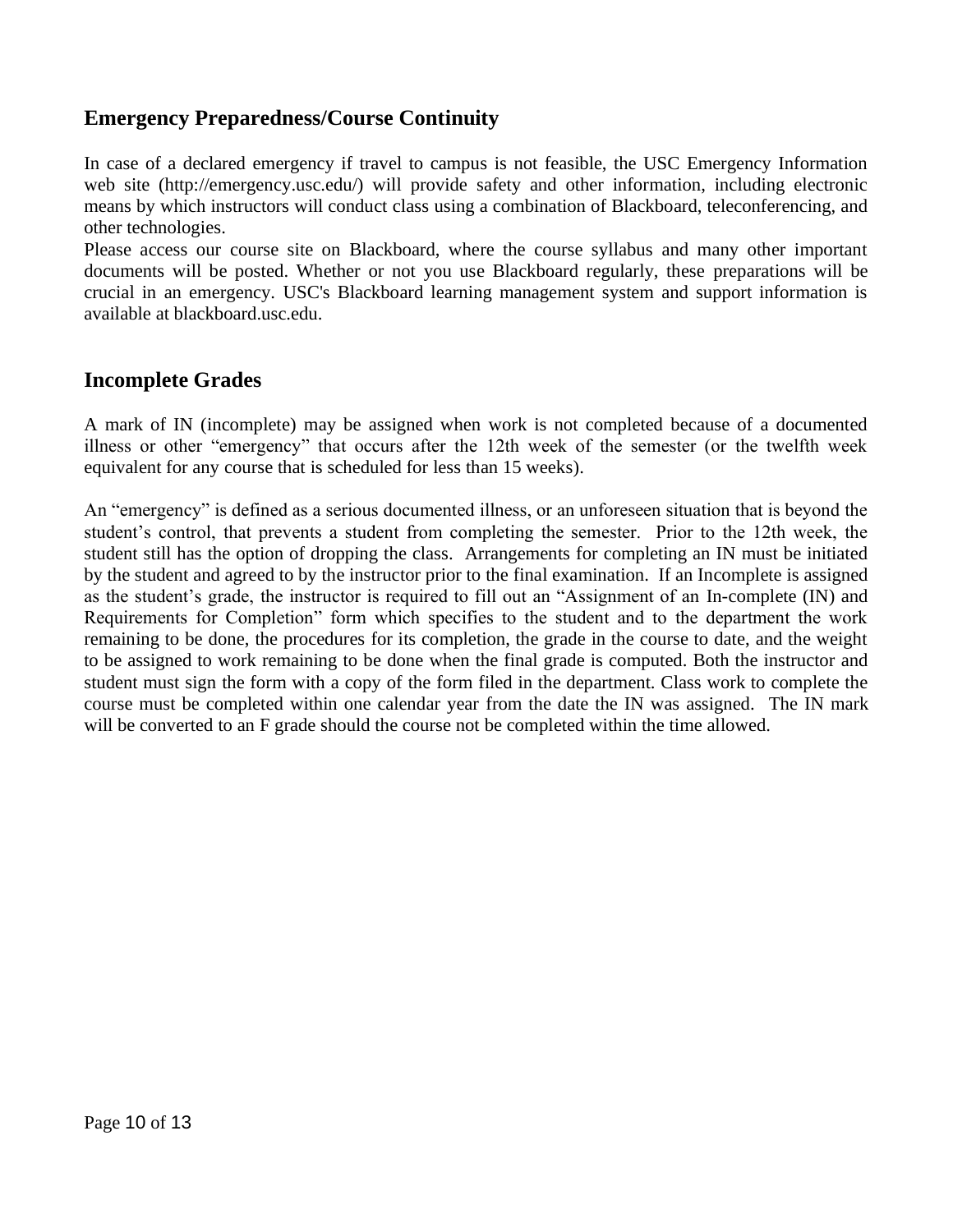# **COURSE CALENDAR FALL 2020**

Please note that the course calendar may change slightly to accommodate speakers' schedules. Changes, if any, will be announced in class.

| Week                      | <b>Topics</b>                                                                                                                                                                                   | <b>Textbook</b><br>reading | <b>Comments, deliverables</b><br>and due dates                                                                                                                                                                                                                                     |
|---------------------------|-------------------------------------------------------------------------------------------------------------------------------------------------------------------------------------------------|----------------------------|------------------------------------------------------------------------------------------------------------------------------------------------------------------------------------------------------------------------------------------------------------------------------------|
| Week 1<br>August 26/27    | Welcome and introduction to the<br>course, overview of the syllabus,<br>overview of marketing<br>Disney+ vs Netflilx                                                                            | CH 1-2                     |                                                                                                                                                                                                                                                                                    |
| Week 2<br>Sept 2/3        | <b>Warby Parker</b><br>Digital marketing<br>Marketing ethics<br>Amazon buys Whole Foods<br>Disney Magic Band                                                                                    | CH 3-4                     | Marketing in the<br>news starts                                                                                                                                                                                                                                                    |
| Week 3<br>Sept $9/10$     | Social media<br>Analyzing the marketing environment<br>Consumer behavior<br>$\blacksquare$<br>Experiential Learning Center (ELC):<br>Marketing in Action during<br>discussions slots on Sept 10 | CH 5-6                     | Groups should be<br>formed by the end of<br>this week. Notify me<br>if you still don't have<br>a group.<br>If you cannot<br>$\overline{\phantom{0}}$<br>participate in the<br>marketing research<br>study notify me this<br>week and I will give<br>you an alternative<br>project. |
| Week 4<br>Sept 16/17      | Business to business marketing<br>Segmentation, Targeting and<br>Positioning (STP)<br>Car Sharing, Canyon, Marriott, Whole<br>Food cases                                                        | CH 7,9                     |                                                                                                                                                                                                                                                                                    |
| Week 5<br>September 23/24 | Career Path/Elective session with<br>Therese Wilbur<br>Marketing research<br>Airbnb case (data)                                                                                                 | <b>CH 10</b>               | Group project<br>proposal due on<br><b>Friday, September</b><br>24 (by midnight).<br>Failure to submit this                                                                                                                                                                        |

Page 11 of 13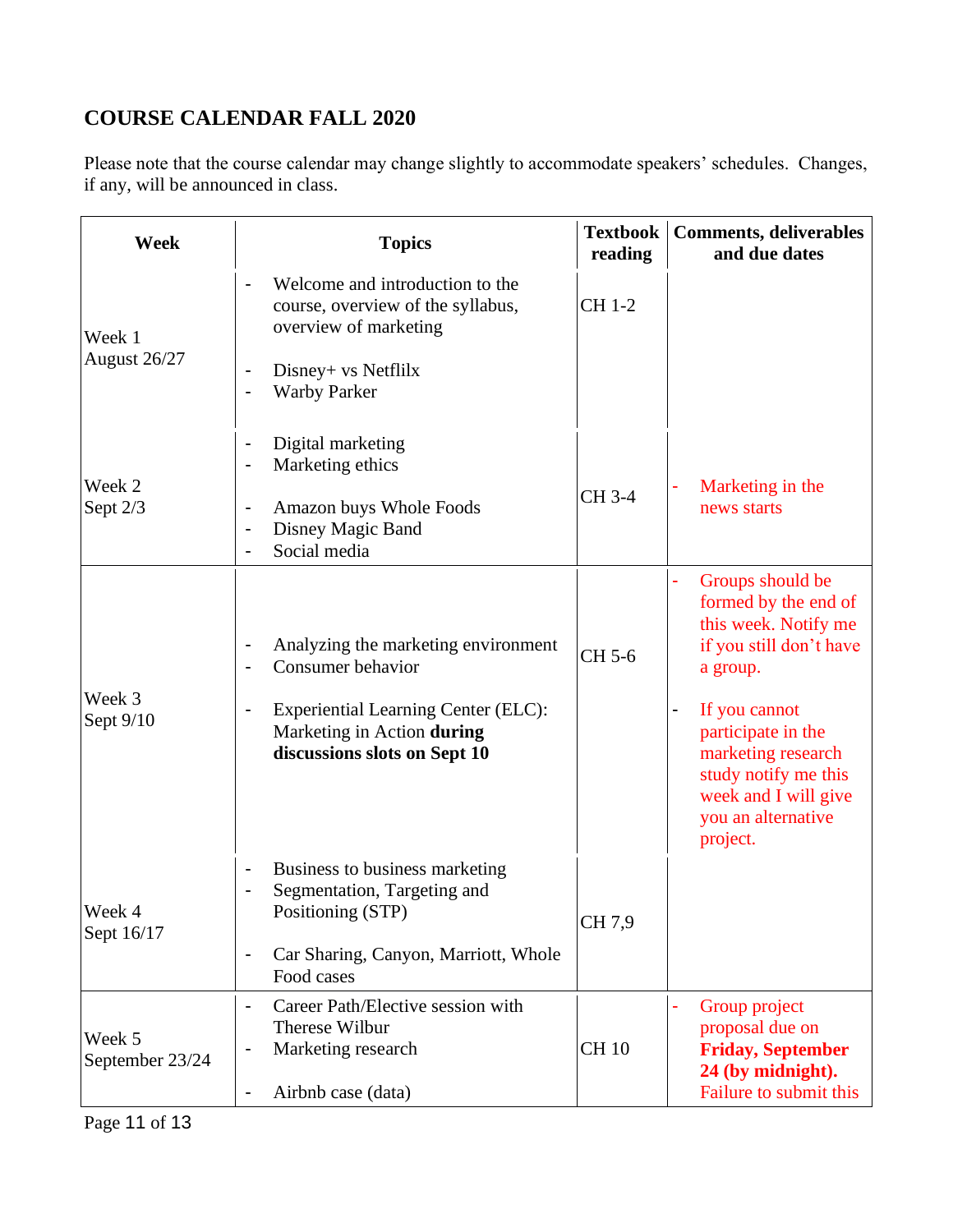|                         |                                                                                                                                                                                              |             | will result in a 5<br>points deduction<br>from you project final<br>score. |
|-------------------------|----------------------------------------------------------------------------------------------------------------------------------------------------------------------------------------------|-------------|----------------------------------------------------------------------------|
| Week 6<br>Sept 30/Oct 1 | Review of the course in preparation of<br>the midterm during lecture time<br>Present group proposal to class                                                                                 |             | <b>Possible Guest Speaker</b>                                              |
| Week 7<br>Oct 7/8       | Midterm on Oct 7 during lecture<br>time<br>Product, branding and packaging<br>decisions; developing new products<br><b>Brandless and Snapchat cases</b>                                      | CH 11-12    |                                                                            |
| Week 8<br>Oct 14/15     | <b>Fall Recess, no class</b>                                                                                                                                                                 |             |                                                                            |
| Week 9<br>Oct 21/22     | Services, the intangible product.<br>Service recovery paradox, example of<br>service recovery<br>Fake reviews<br>Online reviews exercise (data)                                              | <b>CH13</b> |                                                                            |
| Week 10<br>Oct 28/29    | Pricing concepts for establishing value<br>Online versus offline competition: The<br><b>Sharing Economy</b><br>Ethical and societal dilemmas (price<br>discrimination).<br>Pricing exercises | <b>CH14</b> |                                                                            |
| Week 11<br>Nov 4/5      | Supply chain and channel management.<br>Retailing and multichannel marketing<br>Walmart and Wegmans cases                                                                                    | CH 15-16    |                                                                            |
| Week 12<br>Nov 11/12    | <b>Integrated Marketing Communications</b><br>Advertising<br>Google AdWords<br>Ethical/societal discussion about social<br>media advertising                                                 | CH 17-18    |                                                                            |